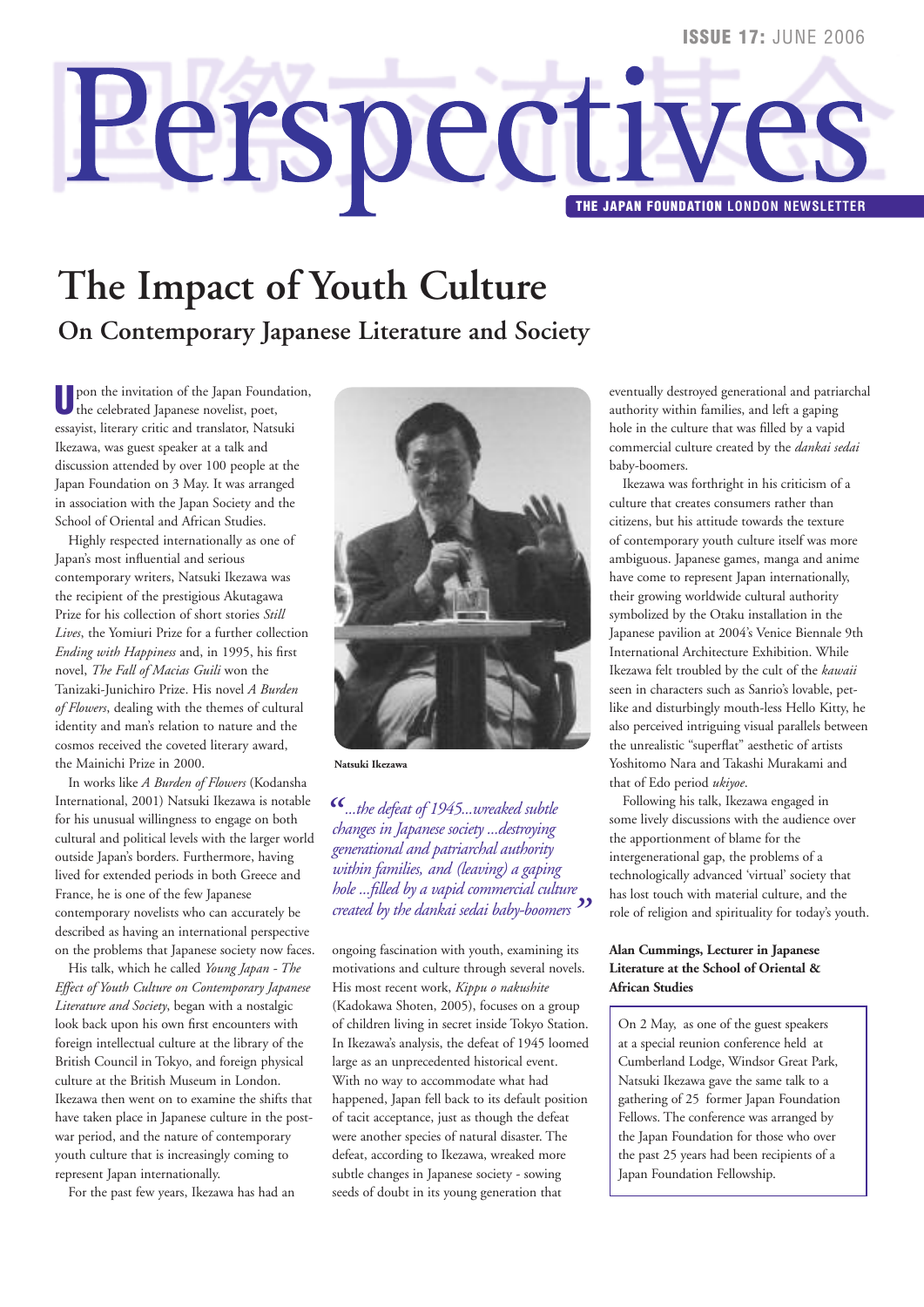## **Raising the Profile of the Japanese Language**

**The Japan Foundation London Language Centre continues to exploit new opportunities to support and encourage the teaching of the Japanese Language in the UK.**

The remit of the Japan Foundation London<br>
Language Centre (JFLLC) is to support the Language Centre (JFLLC) is to support the teaching of the Japanese language throughout the UK. Its core activities comprise special training days and events for teachers; advice on exams, methodology and resources; and running a specialist library/resource centre. This year, especially, has presented the JFLLC with numerous opportunities to demonstrate that Japanese teaching and learning is thriving across the board.

In January, eight senior managers, language teachers and language coordinators from primary and secondary schools participated in our Head Start course. It not only provided an intensive three day introduction to basic Japanese but offered valuable guidance and support for those wishing to introduce Japanese in their schools.

There has also been a focus on Japanese at the higher education level. In late January, the JFLLC and the British Association for Teaching Japanese as a Foreign Language (BATJ), ran the first Japanese Speech Contest for University Students. From over 50 entries from the UK and Ireland, 8 finalists were selected each demonstrating a high level of spoken Japanese. In early April the BATJ Spring Conference, which concentrated on materials development, was held at the Japan Foundation. Japanese language education at university level was again



**BATJ members enjoy working on materials during a workshop at their Spring Conference** 

in the spotlight when university lecturers from a number of Japanese departments came together at the JFLLC on 20 May to discuss resources, exams and methodology.

Readers may be aware that from 2009/10 primary languages will become an entitlement for all 7 - 11 year old pupils in England. Already over 50 % of primary schools offer language tuition, either within, or as a club outside, the curriculum and Japanese is one of many languages that can be taught at primary level. At the National Centre for Languages (CiLT) Primary Languages Show in March, primary school teachers, head teachers and local authority advisors were given practical examples of how European, Community, Asian and Eastern European languages are being taught at primary level. Japan 21 and the JFLLC presented the Japanese Ready Steady NihonGO! Primary Course, designed to be team-taught by a Japanese teacher without

classroom experience and a non-specialist classroom teacher. Whilst support from Language Colleges in outreach programmes with feeder primary schools has been vital in developing curriculum models for primary languages, primary teachers themselves are being encouraged more and more to receive training and to adopt a more prominent role in primary language teaching.

In March, a conference on Educational Cooperation with Japan, co-organised by the British Council, the Japan Foundation, the Japanese Embassy and Japan 21 was held and for the first time colleagues from both the secondary and primary sector, who teach the language and culture of Japan, were brought together. Dr Lid King, the National Director of Languages at the DfES, spoke about the Key Stage 2 Framework for Languages, launched last Autumn, and which includes advice on oracy, literacy, intercultural understanding, and knowledge about language and language learning strategies. Other presentations included sessions on links, partnerships, the Japanese language assistants programme, and interactive language tools.

The Japan Foundation is now also represented in Ireland by an advisor who supports the small but growing Japanese teaching community. In April, JFLLC Centre Director Harufumi Murata and Chief Advisor Hiromi Kijima spoke at a training event at Dublin City University, designed for Irish and **continued on page 5**

## **Director' s Note**



**I** have just seen the cherry blossom in have just seen the London for the first time! It was in April. Every day I had been waiting for it to burst forth from the many tiny buds that I had

seen forming on its branches. And finally it bloomed! For many Japanese people it is the very harbinger of spring.

But I had a strange feeling. Compared with the Japanese cherry blossom, there is something slightly different about it. What could that be?

When we Japanese say cherry blossom or *sakura* we usually mean *someiyoshino*, the most popular and dominant species in Japan. The *hana* of the *hanami* (enjoying the cherry blossoms) is normally *someiyoshino*. Its blossom fills every tip of bare branch before the leaves finally emerge and it keeps its blossom until full bloom. *Someiyoshino* trees are often planted together, sometimes along avenues, or sometimes covering large garden areas. So spring in Japan starts with a mass of full *someiyoshino* blossom, a light pinkish white cloud that covers the landscape. No other flower appears to be in bloom at the same time.

London, on the other hand, enjoys a number of different species of cherry tree that stand individually in gardens or on the roadside, showing different colours and different kinds of blossom. Not only is the cherry itself in flower, but many other trees also adorn the streets and gardens at the same time with their colourful variety. So cherry trees here are not special. They are as beautiful as all the other trees that flower together with them.

Spring in Japan and spring in the UK. Each has its beauty. Might we through this analysis draw an analogy between Japan as a collective society and Britain as an individualistic one? If you find that notion interesting, may I add the fact that the *someiyoshino* trees normally live for only fifty to sixty years. The trees we now see in Japan were planted after the war and it will soon be time to re-plant them. I hear that there are cases where different kinds of cherry trees will be planted alongside the *someiyosino*.

Even the cherry trees are facing a new era.

**Fumio Matsunaga, Director General**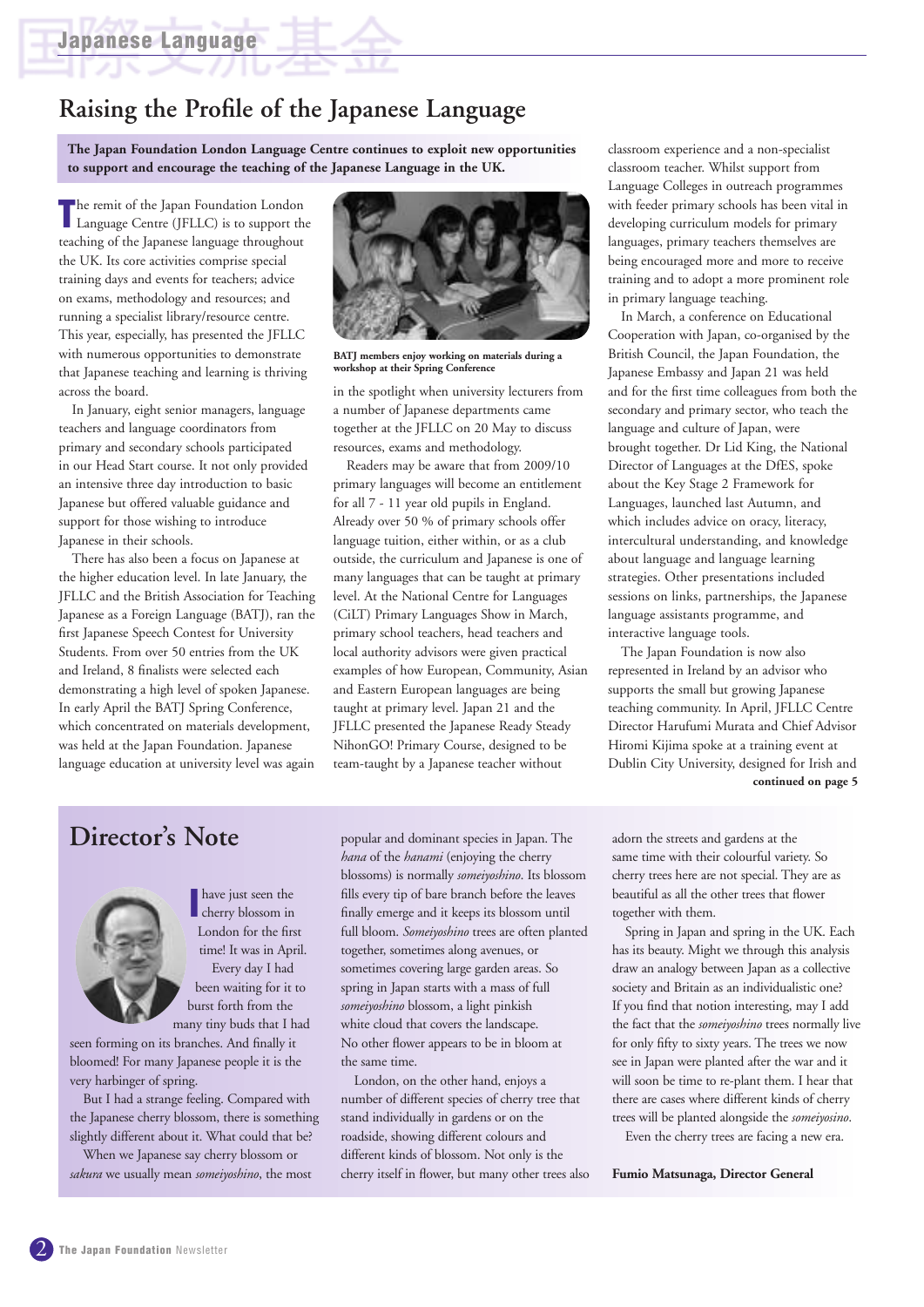## **Supporting Young Art Historians**

**T** he Sainsbury Institute will be hosting a Postgraduate Workshop in Japanese Art he Sainsbury Institute will be hosting a History (PWJAH) from 19-25 June 2006. The workshop was created in 1987 and since then has been held alternately in Japan and in North America. This PWJAH will be the eighth in the series and will be held in Europe for the first time. Approximately one third of the thirty participants will be from Europe, reflecting an increasing awareness of and interest in Japanese art history there. The participants, all working on doctorates in Japanese art history, will present their work in a series of seminars and will visit UK collections of Japanese art including the



**Professor Tsuji, Director Miho Museum and PWJAH founder.**

newly re-opened Sainsbury Centre for Visual Arts in Norwich, the British Museum and the Victoria and Albert Museum. This year's workshop will be attended by Professor

Nobuo Tsuji, Director of the Miho Art Museum, Professor Masatomo Kawai from Keio University and Professor Shimao Arata of Tama Art University. Professor Kawai has been instrumental in setting up this year's workshop in Japan. In addition other Japanese specialists from Europe and the UK will also attend.

The workshop is being organised by the Sainsbury Institute under the leadership of its Director, Dr Nicole Rousmaniere, with the cooperation of senior British-based scholars including Dr Timon Screech and Dr John Carpenter of SOAS, Tim Clark, Head of the Japanese Section at the British Museum, and Professor Toshio Watanabe of the TrAIN Research Centre at the University of Arts, London.

In addition to students from SOAS, Oxford and the Royal College of Art, the European contingent comprises young scholars from Charles University in Prague, Marc Bloch University of Strasbourg, Leiden and Heidelberg. American participants will represent a wide range of universities including Berkeley California, British Columbia,

**Vice Chancellor of Oxford Brookes University**

#### **Visits Japan as Guest of the Japan Foundation**

**Exercise Setup** Vice Chancellor of<br> **E** Oxford Brookes University, Professor Oxford Brookes University, Professor Graham Upton visited Japan on the invitation of the Japan Foundation under its short-term visitors' programme.

Recent years have seen a firm commitment at Oxford Brookes University to Japanese studies, especially in language provision and in the anthropology of Japan. It has been successful in running a basic undergraduate course in Japanese Language and Contemporary Society that has seen increasing numbers year on year. The course also offers several modules in the Anthropology of Japan and there are also specialists in Art, Geography, Economics and Business who all contribute much to the overall course content.

The University also has an MA programme in the Anthropology of Japan and from September 2005, it has been expanded into a more ambitious MA called Global Japan: Business, Culture and International Relations. There are currently five PhD students specialising in Japanrelated research. Building upon the progress made and to open up new avenues that will

examine Japan's place in a regionalising and globalising world, the University in early 2005 established, with Japan Foundation help, a new Lecturer post in International Relations within the Department of Politics and International Relations and this appointment of a specialist, specifically in the external relations of Japan, has done much to enhance the provision of Japanese studies and international relations at the University.

Professor Upton's itinerary was planned in order to give him a greater understanding of higher education in Japan but also to develop his awareness of Japanese culture and society. An extensive discussion about the work of the Foundation and the place of Japanese studies in British higher education was held with the President of the Japan Foundation, Kazuo Ogoura and later with the British Embassy and the British Council talks focussed on how Japanese studies might be better promoted in the UK.

A valuable visit to the Monbusho offered the opportunity for discussion on current issues facing the higher education sector in Japan and

Columbia, Harvard, Kansas, Princeton, Stanford, and Wisconsin-Madison. Japanese participants will include students from the following universities: Doshisha, Gakushuin, Keio, Kyushu, Osaka, Ritsumeikan, Tama Art University, Tokyo and Tokyo Geidai.

The presentations will cover a broad range of art historical themes. Topics vary from the William Anderson Collection at the British Museum, timely with the re-opening of the Japanese Gallery in the autumn this year, to Meiji period photography, Kamakura period Buddhist imagery, focusing on important art works, locations and the artists themselves, such as the legends of the Toshogu shrine, Seiryo Temple, encountering artists such as Buncho Tani, Buson Yosa and Kyosai Kawanabe.

The scope of the presentations is indicative of the healthy state of Japanese art studies, and it is anticipated that the PWJAH will provide an important opportunity for a new generation of art historians of Japan to develop their research networks and to shape the field for future study with a global vision.

The Japan Foundation is supporting this important venture for young scholars under its 2006/2007 annual programme of grants.

presentations were given on demographic trends and their impact on higher education provision, international student exchange and the promotion of research, and provided him with a clear overview on trends and future plans for the sector.

There followed visits to universities in Tokyo with which exchange agreements are already in operation and he was impressed by the excellent facilities and high academic standards. At Kyoto's Doshisha University there was discussion on the possibility of establishing an exchange agreement between Doshisha and Oxford Brookes. He was particularly impressed with a visit directed entirely towards technological resources and chosen was one of the Keio University campuses outside Tokyo, with its high tech facilities and its entirely wireless campus.

Professor Upton's visit demonstrated that a firm commitment towards Japan and Japanese studies at the very highest level within UK institutions of higher education is an essential ingredient in ensuring that Japanese studies remain at the forefront of academic scholarship and that they are appropriately funded.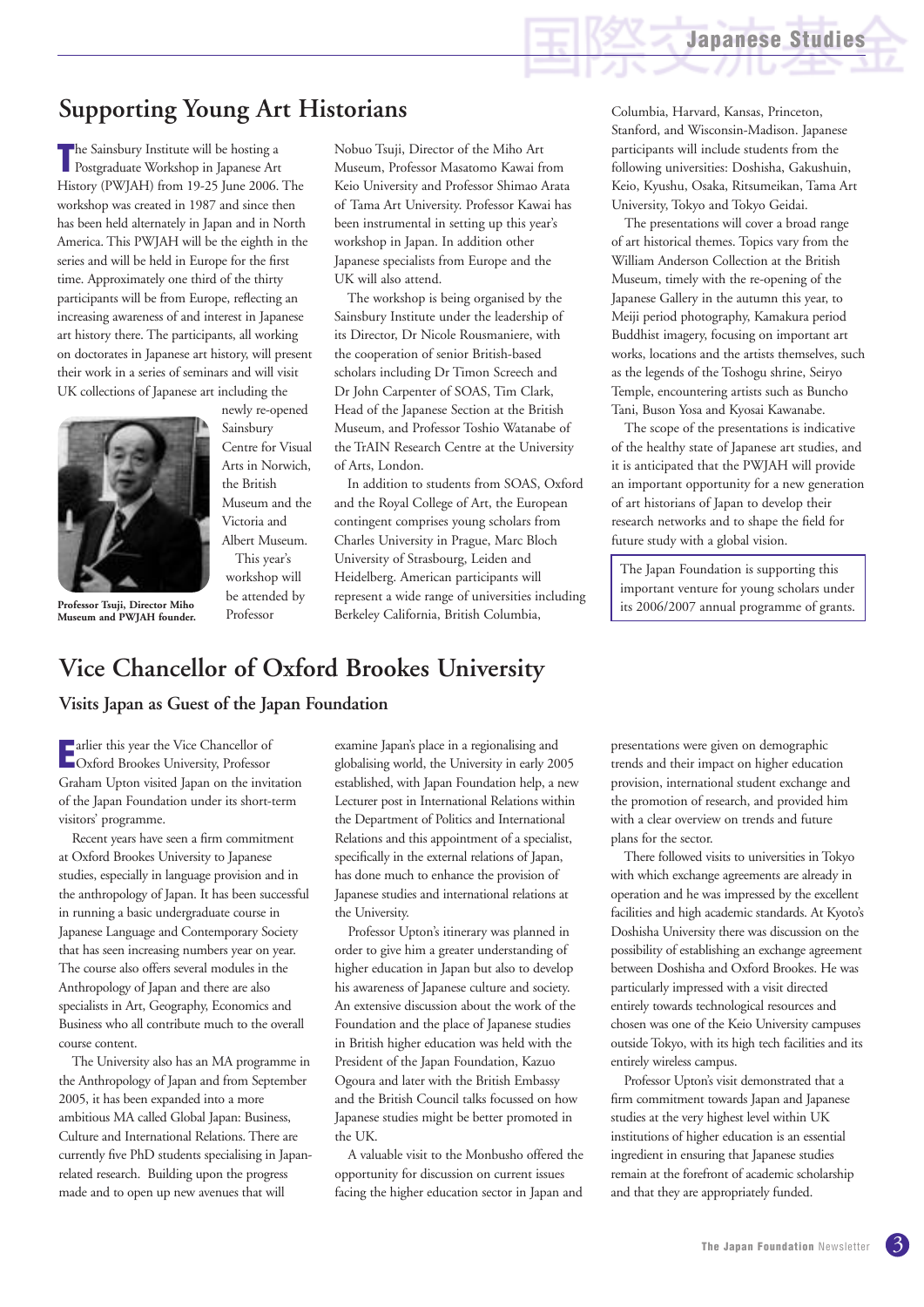## **Tokyo: A true Mega City First Impressions of an Urban Geographer**

**A**<sup>s</sup> <sup>a</sup> Human Geographer I have always been intrigued by cities. Cities have their own structure and atmosphere. Each city generates a particular ambience that gives it a unique character and personality. If you add the ancient traditions and beliefs of the local people into the complex equation, you have a fascinating combination of human and physical environments. And as a Geography teacher, I have used Tokyo with my classes as an example of a Mega City which faces many issues and equally has its own unique way of conquering its problems.

As our coach exited Narita airport we joined the constant flow of traffic entering the city. It was only then that I really began to appreciate that this is a city of 25 million people. Our coach motored over bridges, swept on to double decker freeways, ran alongside the Shenzhen line and ducked into tunnels. A mass of high-rise buildings in the distance, topped with red, winking warning flashing lights: a throng of humanity.

Over the next few days Tokyo continued to impress. From the 20th floor of the Japan Foundation building, Tokyo revealed itself as a city of innumerable, enormous sky scrapers; helicopter pads suspended as if in mid-air; triple-decked highways snaking through urban canyons; metro-lines winding between tower blocks and occasional roof gardens adding a splash of green to create a sense of tranquillity in an urban jungle. From this vantage point, it was only a short distance to the Emperor's residence.

The Imperial Palace has a huge real estate value. At the height of the property boom of the early 1980s, the value of this island was the same as that of the whole of Canada! This put

things into perspective. I was in a city where space is at a premium. The Japanese have tackled this in a very Japanese way. With technology and determination they have created flat, useable land where there was none before. Every Geography textbook has examples and photos of the reclaimed areas within Tokyo Bay. I was lucky enough to cross the famous Rainbow Bridge and explore the reclaimed areas of Ariake, Daiba and Aomi. These flat areas of newly created land appear to have given a clean slate to architects, designers and builders. This is personified by the Fuji TV building designed so that the primary studio sits suspended in mid air with the Tokyo skyline on the horizon to give the perfect backdrop to the National News. Other buildings such as the Museum for Science and Innovation along with the new Tokyo Exhibition Centre, and the huge Museum of Maritime Science, shaped like an enormous ship, display creative designs with a disregard for the past but an eye on the future.

This is a true Mega City that has thrived against natural disasters such as earthquakes and typhoons. My only disappointment was that I had not managed to glimpse Mt Fuji. But fortunately out of the window on the flight home, I glanced its mighty presence, standing like a sentinel over this truly impressive city.

#### **Simon Wilson, Head of Geography, Kimbolton School, Cambridgeshire**

Simon participated in the 2005 Tour for Secondary Schoolteachers and Administrators. See article opposite for details of the November 2006 tour.



**Tokyo Bay: making the most of space by reclaiming land from the sea**

## **Study Tour to Japan: For Secondary Schoolteachers and Administrators**

#### **1 to 15 November 2006**

**A**pplications are invited from full-time secondary schoolteachers, and from those working in the administration of secondary education with previous teaching experience, to the Japan Foundation's annual Study Tour to Japan 1 to 15 November 2006. The Tour offers a valuable introduction to Japan's education system, society and culture, aiming to deepen participants' understanding of the country and to enhance their teaching resources. Four groups visit from all over the world at different times of the year and the five UK participants will form part of Group three.

It is fully funded by the Japan Foundation, with travel support from Japan Airlines, and includes visits to schools and places of educational and cultural interest in Tokyo, Kyoto, Hiroshima, and to a local prefecture where there is a one-night home stay and a night in a Japanese style hotel.

#### **Applications from Teachers**

Teachers must be full-time, currently practising, teaching about Japan in the humanities/social sciences (i.e. geography, history, economics, politics) with at least 5 years' teaching experience and intending to remain in teaching for a further 10 years.

#### **Applications from Administrators**

Those working in resource design, curriculum and/or textbook development, preferably with previous teaching experience and with a specifically Japan related remit.

In general priority will be given to those applicants who have never visited Japan before.

Applications from those who have spent a period of one month or more in Japan cannot be considered.

Deadline for applications is 28 July 2006 and full details and an application form are obtainable from Simon Williams **E-mail: Simon.Williams@jpf.org.uk**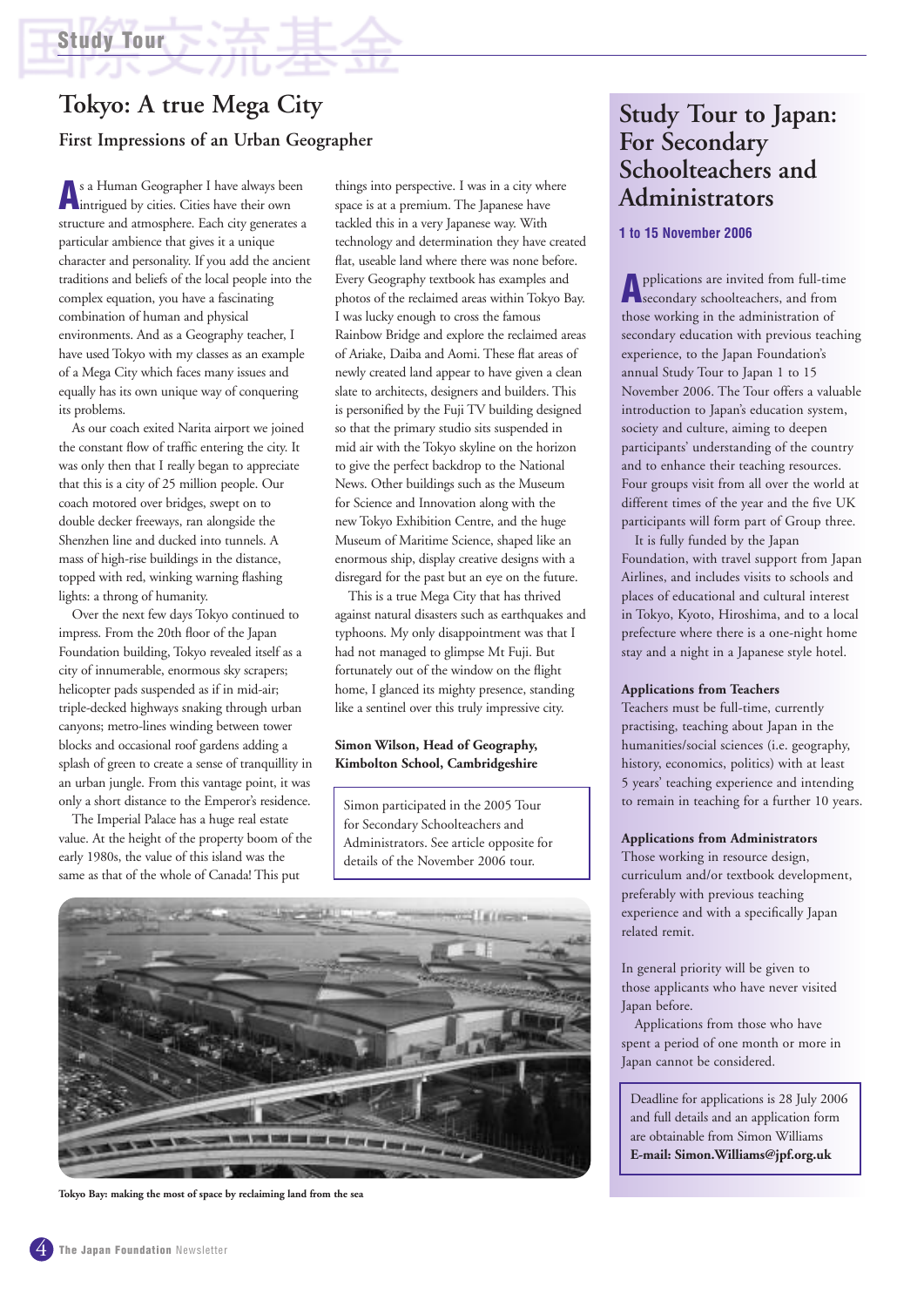## **Japan Foundation Grant Programme Results 2006/2007**

#### **Japanese Studies Overseas and Intellectual Exchange**

#### **Japanese Studies Fellowship Programme Scholars and Researchers' Category**

**Dr Kyoko Fukukawa**, Lecturer in Marketing, School of Management, University of Bradford Topic of Research: *The Communication and Practice of Japanese Corporate Social Responsibility* **Doctoral Category**

**Siu Mei Takagi**, Faculty of Oriental Studies, University of Cambridge Topic of Research: *Women, Literacy and Reading in the early Edo Period*

**Emma Cook**, School of Oriental & African Studies, University of London

Topic of Research: *Freeters in Contemporary Japan: An Ethnography of Challenged Masculinities* **Kikutsubo Day**, School of Oriental & African

Studies, University of London Topic of Research: *Remembrance of Things Past: The Ancient Shaukuhachi in Contemporary Contexts*

**Short Term Visitors' Programme**

**Jude Kelly,** Artistic Director, South Bank Centre

#### **Research/Conference/Seminar Grant Programme**

**School of Oriental & African Studies, Department of Japan & Korea**

A grant towards the conference: *First SOAS Conference in Japanese Linguistics: Revisiting Japanese Modality*

**Sainsbury Institute for the Study of Japanese Arts and Cultures**

A grant towards the workshop: *Postgraduate Workshop in Japanese Art History (PWJAH)* **University of Sheffield, Centre for Japanese Studies, School of East Asian Studies & University of Leeds, Department of East Asian Studies, School of Modern Languages and Cultures**

A grant towards joint research: Creation of a *European Academic Network in Modern Japanese Studies (EANMJS)*

**Staff Expansion Grant Programme for Japanese Studies**

#### **Oxford Brookes University, Department of Politics and International Relations**

A grant towards the salary of a Lecturer in the External Relations of Japan (third year) **Library Support Programme**

Book donations were made to the following university libraries:

**Manchester, Leeds, Oxford, Cambridge**

#### **Grant Programme for Intellectual Exchange Projects University of Glasgow, Scottish Centre for War Studies**

A grant towards the conference: *Occupations and Withdrawals: Japan, Europe, Palestine and Iraq*

#### **Visual Arts Exchange Programmes**

## **Exhibitions Abroad Support Programme**

Grants will be awarded towards the following exhibitions: **Ikon Gallery:** *Café Moonrider by Tatsuro Bashi*  **The Photographers' Gallery:** *Exhibition by Rinko Kawauchi*  **The Whitworth Art Gallery:** *INDIGO*

**Liverpool Biennial:** *Shimabuku at the International 06 Exhibition* 

#### **Publication and Audio-Visual Exchange Programmes**

**Film Festivals Abroad Support Programme** Grants will be awarded towards the following: **Barbican Centre:** *Japan on Film* **Addictive TV:** *Optronica* **14th Raindance Film Festival Translation and Publication Support Programme** A grant towards the publication costs of the following work: **A&C Black Publishers Ltd:** *Japanese Popular Prints - from votive slips to playing cards by Rebecca Salter* **Film and TV Programme Production**

**Support Programme Storm Creation Ltd:** *The Japanese Village*

#### **Support Programmes for Japanese Language Education Overseas**

**Grant Programme for Japanese Language Courses Abroad (Support for Courses)** *Grant towards the costs of a language tutor in Japanese*

**University of Warwick (3nd year) Grant Programme for Developing Networks of Japanese Language Teachers and Institutions**

*Grant towards the cost of organising conferences or meetings on Japanese language learning*

**The British Association for Teaching Japanese as a Foreign Language (BATJ)**

Grant towards the cost of the 9th BATJ Annual Conference

**IntensiveTraining Programme for Teachers of the Japanese Language from USA, Canada and the UK**

*A three-week intensive training course for nonnative teachers of Japanese from the USA,Canada*

## **Grant Programme Results**

*and the UK at the Japan Foundation Japanese Language Institute, Urawa and other places* **Hai Ying Gosnall** Summerhill School **Helen Turner** Hertford Regional College **Training Programme for Teachers of the Japanese Language (for Japanese Abroad) Etsuko Okahisa** University of Newcastle, School of

Modern Languages **Japanese Language Programme for** 

### **High School Students**

*A two-week programme offering secondary school students the opportunity to experience Japanese culture. Programme includes language training at the Japan Foundation Japanese Language Institute, Kansai* **Gian-Marco Guiseppe Bussandri** St Bernard's Convent School **Ramanpreed Laur Jassel** Queen Mary's High School **Yinsey Ai Ping Wang** The Perse School for Girls **Japanese Language Teaching Materials Donation Programme**

Teaching materials were donated to 13 schools and universities

#### **Raising the Profile of the Japanese Language (from page 2)**

Japanese native speaking secondary teachers and university lecturers. Mr Murata gave an overview of Japan Foundation activities and Ms Kijima offered a wealth of ideas for teaching Japanese through the medium of film.

On 24 June the Nihongo Cup, jointly organised by the Association of Language Learning's Japanese Language Committee, the Japan Foundation and the Embassy of Japan, promises to be a first class demonstration of spoken Japanese at secondary level. A record number of over 30 schools entered over 170 students. 18 have been selected.

The JFLLC is inviting secondary - and this year for the first time- primary teachers to its annual Summer Refresher Course, on 17 - 21 July. The course will give teachers the opportunity to refresh their language skills in a supportive atmosphere, without having to travel all the way to Japan! Details on the course and other information on Japanese language education are available from our website **http://www.jpf.org.uk/language/** or call 020 7436 6698.

**Kornelia Achrafie Senior Programme Officer**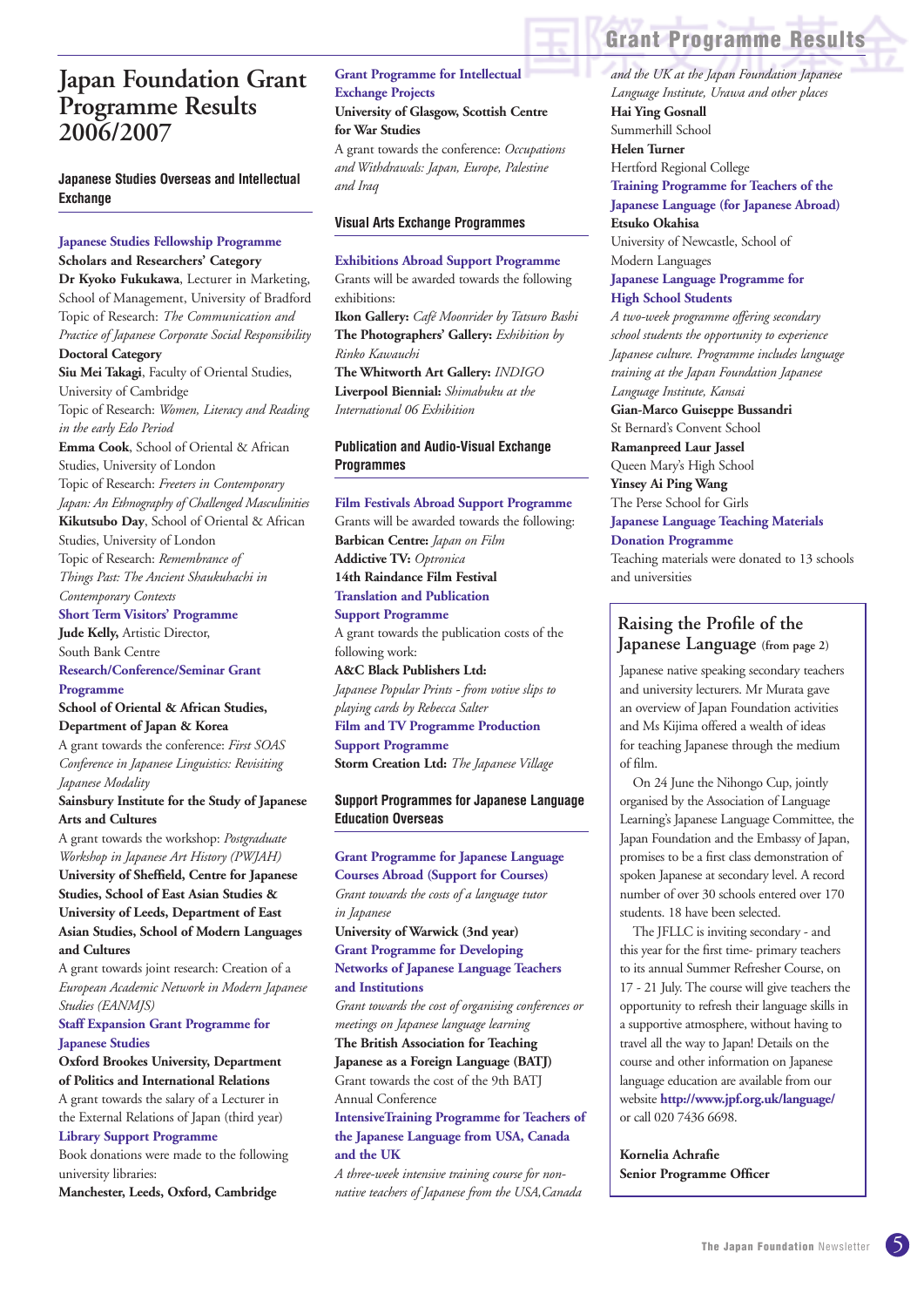## **Japanese Popular Prints**

**A**lthough the influence of *ukiyo-e* on the Western aesthetic and image of Japan is very well-known, the broader reach of the technique of woodblock within Japanese society is relatively unrecognised. The technical advances in registering multi-colour prints in the late 18th century, which led to the intricate beauty of *nishiki-e* (brocade prints), later brought full-colour printed artefacts to a wide audience in Japan. The western world had to wait for the arrival of chromolithography for ordinary people to be able to enjoy printed colour in everything from a picture reproduction to a throwaway advertisement.

My passion for Japanese woodblock comes from having learnt the technique rather than from an academic knowledge of the finished prints. Spending time with working carvers and printers (and the tool and paper makers) has reinforced my admiration for their, sometimes undervalued, skill and the enormous contribution it has made to the development of the technique.



**Close-up of 2 carvers – one diligently carving the fine line, the other clearing large areas with a mallet – from Hokusai's Manga Vol 1 (Random Sketches)**

Many of the artefacts I have selected for my new book would have been considered of little consequence when they were made – decorative papers, votive slips, *sugoroku* games etc. All were produced using woodblock and most commonly either worn out or thrown away after use. Few show the highest technical standards of the golden age of woodblock but they are recognisably part of the same lineage and are links in a common visual chain, which has contributed to Japan's undoubted artistic sophistication. Through this cheap and accessible medium, imagery, influence and



**Humorous** *pochibukuro* **(gift envelopes) showing party tricks from plate spinning to nose tugging!**

knowledge spread in an attractive form to all layers of society. In the Edo period information on the latest fashions of the city was spread to remote regions through print and with the opening of Japan in the Meiji period, woodblock likewise disseminated knowledge of western ways. Ironically it was this precipitous adoption of the new (facilitated to some extent by woodblock), which led to the introduction of mechanised printing and the loss of woodblock's traditional role as a medium and the beginning of its slow demise. In the early  $20<sup>th</sup>$  century the potential inherent in the



*Pochibukuro* **(gift envelopes) showing traditional Edo jumping toys made from bamboo. The flaps lift up to reveal a face.**

technique was recognised by artists and they rethought the traditional role division between artist, carver and printer and used woodblock as a means of artistic expression familiar to western printmakers. This model continues today but my concern has now turned to the post-war generation of carvers and printers who are nearing retirement often without apprentices to follow them. It is not surprising that few are attracted to a life with such uncertain prospects and it is hard, in the current economic climate, to manufacture artificially a market, which could sustain them. The prospect of leaving that continuous thread of woodblock knowledge

unrecorded would, for me, make the inevitable transition harder to accept. With the help of the Japan Foundation and the Great Britain Sasakawa Foundation I have started a 2-3 year project to compile an archive of filmed interviews, which I hope will allow future enthusiasts to experience the spirit of the craftsmen behind one of Japan's most influential (if accidental) exports. The technique itself may well move on, and adapt, to find a new role outside Japan, but the contribution of these unsung heroes will, I hope, be remembered.

#### **Rebecca Salter**

Rebecca Salter is a London-based artist with a long-standing interest in Japan. She spent two years at Kyoto City University of the Arts and subsequently studied Japanese woodblock with Professor Akira Kurosaki. Her first book, *Japanese Woodblock Printing,* was a manual written specifically to introduce printmakers outside Japan to the technique. Her latest book, *Japanese Popular prints – from votive slips to playing cards* is a wide-ranging survey of popular artefacts produced using woodblock and is reviewed on page 7. Her next project is to film a complete archive of interviews with craftsmen and toolmakers associated with the technique.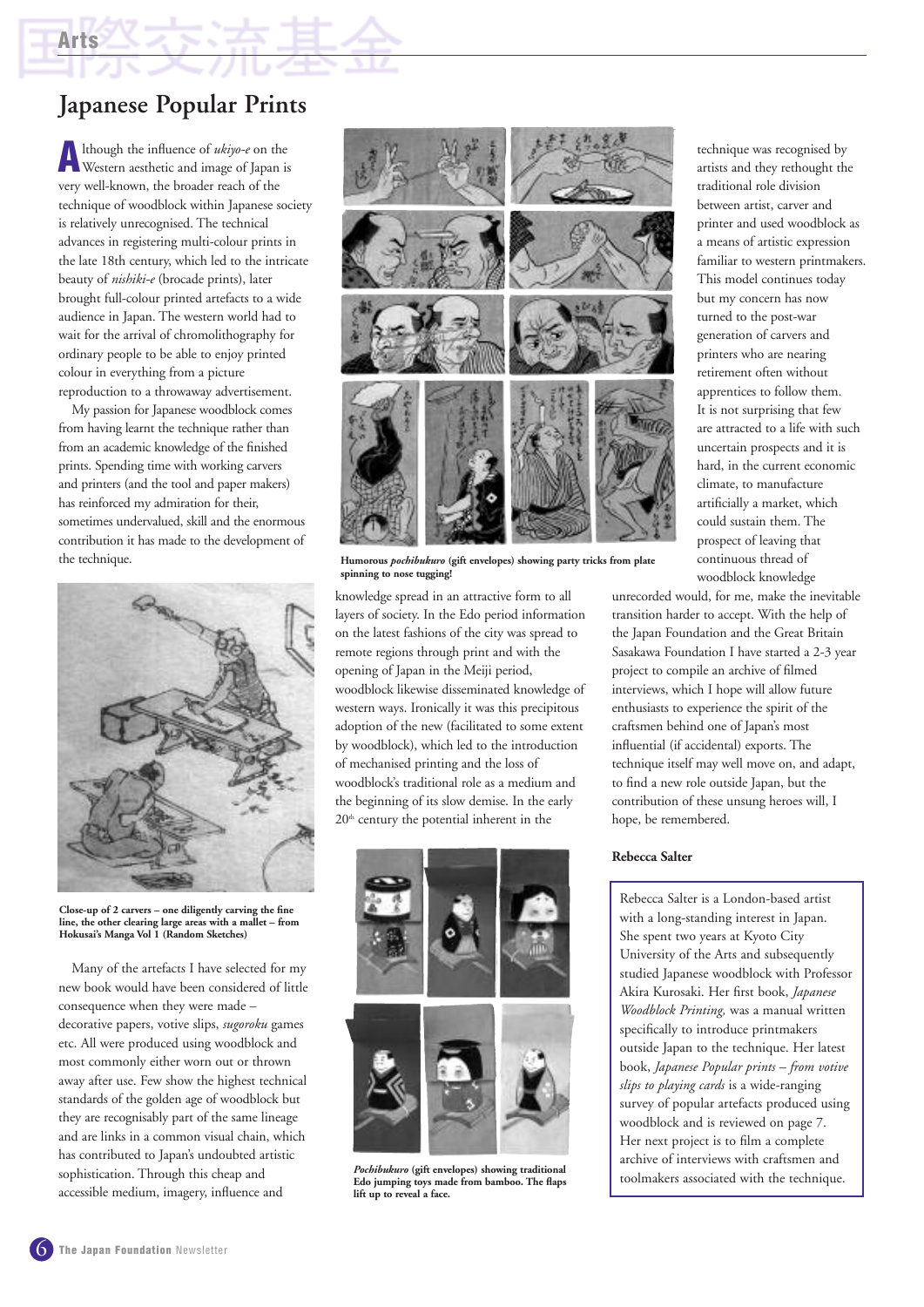**Publications/Arts**

#### Book Review **Japanese Popular Prints – from votive slips to playing cards by Rebecca Salter**

**A&C Black Publishers, London; ISBN: 07136 65173; Full colour throughout (221 images); 208 pages, 246 x 189 mm Publication date: 30 June 2006 Price: £30.** 

**T**he field of Japanese prints has been well ploughed but most publications deal with the main stream of *ukiyoe* which, by being so widely-researched, has somehow lost its status of popular art. Rebecca Salter, on the other hand, focuses on truly *popular* images – calendars and board games, votive slips and measles charms, playing cards and toy prints. These were cheap, disposable items, full of fun and playful imagination but, as she shows, technically just as skilful as the great masters' works. The author,



herself a printmaker, has combined her practical knowledge of the subject with in-depth research of a neglected topic to produce a book full of visual surprises

and delightful discoveries, useful historical overviews and clear technical explanations. This unique record of a threatened craft could only have been written by someone with a deep knowledge of Japanese art, society and language as well as someone personally acquainted with

the few elderly craftsmen still surviving. The book reads pleasantly, text interspersed with images and inserts clarifying specific terms or facts. Artists' biographies, and a glossary and bibliography complete what should become an essential work on a rich and fascinating aspect of the art of Japanese prints.

#### **Marie-Thérèse Barrett, NADFAS Lecturer in Japanese Art, Course Tutor (Japan module) for the British Museum's Diploma in Asian Art**

The publication of the book has been assisted with a grant from the Japan Foundation. Orders from A&C Black website to get a special 10% discount: **www.acblack.com** 

## **Raising Awareness of Japanese Art Collections in the UK**

It has been assessed that in the UK there are<br>
over 150 collections of Japanese art. Indeed, t has been assessed that in the UK there are many people both in the UK and in Japan have been insufficiently aware that collections exist other than those that are housed in our major national collections such as the Victoria and Albert Museum (V&A) and the British Museum.

Certainly, these valuable collections deserve much higher visibility and there is a growing need for the public to be made more aware of where these collections are to be found and what they contain. So with these thoughts in mind the Japan Foundation organised a one-day symposium on 21 March attended by 13 museum professionals from all over the UK, who are in different ways involved in Japanese collections. The symposium was made possible with the very valuable help and advice of Gregory Irvine, Senior Curator at the V&A.

Short presentations from each participant during the first half of the symposium provided a detailed introduction and picture of the current state of the Japanese art collection in their respective museums.



**Active discussion at the 21 March symposium**

The common issues identified during the symposium were lack of resources; shortage of time, space and money; and above all, a lack of sufficient knowledge of Japanese art. It is quite often the case in regional museums that a curator who is not a Japanese art specialist has to cover substantial areas, including Japan. Whilst expertise from the major institutions such as the V&A is readily available, the prosperity of Japanese art in this country may be in the hands of one individual enthusiastic curator and the ups-and-downs are determined by the policy of each institution, where often Japan is understated in favour of China.

In the latter half of the symposium, participants discussed passionately how to raise the profile of Japanese art collections. Tying up with UK education and promoting Japan and Japanese art through schools and universities was seen to be one possible way, and setting up an on-line virtual exhibition to introduce their collection and activities was perceived to be another. The possibility of having an external special body, in addition to the existent JACUK (subject specialist network for Japanese art) was also discussed.

The following day, a related seminar was held in our conference room where three speakers from regional museums were invited to demonstrate how their Japanese collections have been valued and how they have been a source of inspiration for their temporary exhibitions. The session was summed up by Gregory Irvine who gave an overview of the historical background to

the collection of Japanese art in the UK, and in which, over the years, the V&A has been so actively engaged.

#### **Junko Takekawa Senior Arts Programme Officer**

The complete transcript of the proceedings of both symposium and seminar will soon be available on our website, **www.jpf.org.uk**

## **City of London Festival**

#### **Trading Places: London - Tokyo 26 June - 13 July**

#### **The Japan Foundation is proud to be associated with this year's City of London Festival.**

Celebrating the historic trading links between Japan and London, the City of London Festival will feature during the height of the summer a wide variety of Japanese events, from both contemporary and traditional music performances to screenings of some of Japan's most fascinating examples of animation works.

For more information and event schedule, please **visit www.colf.org**